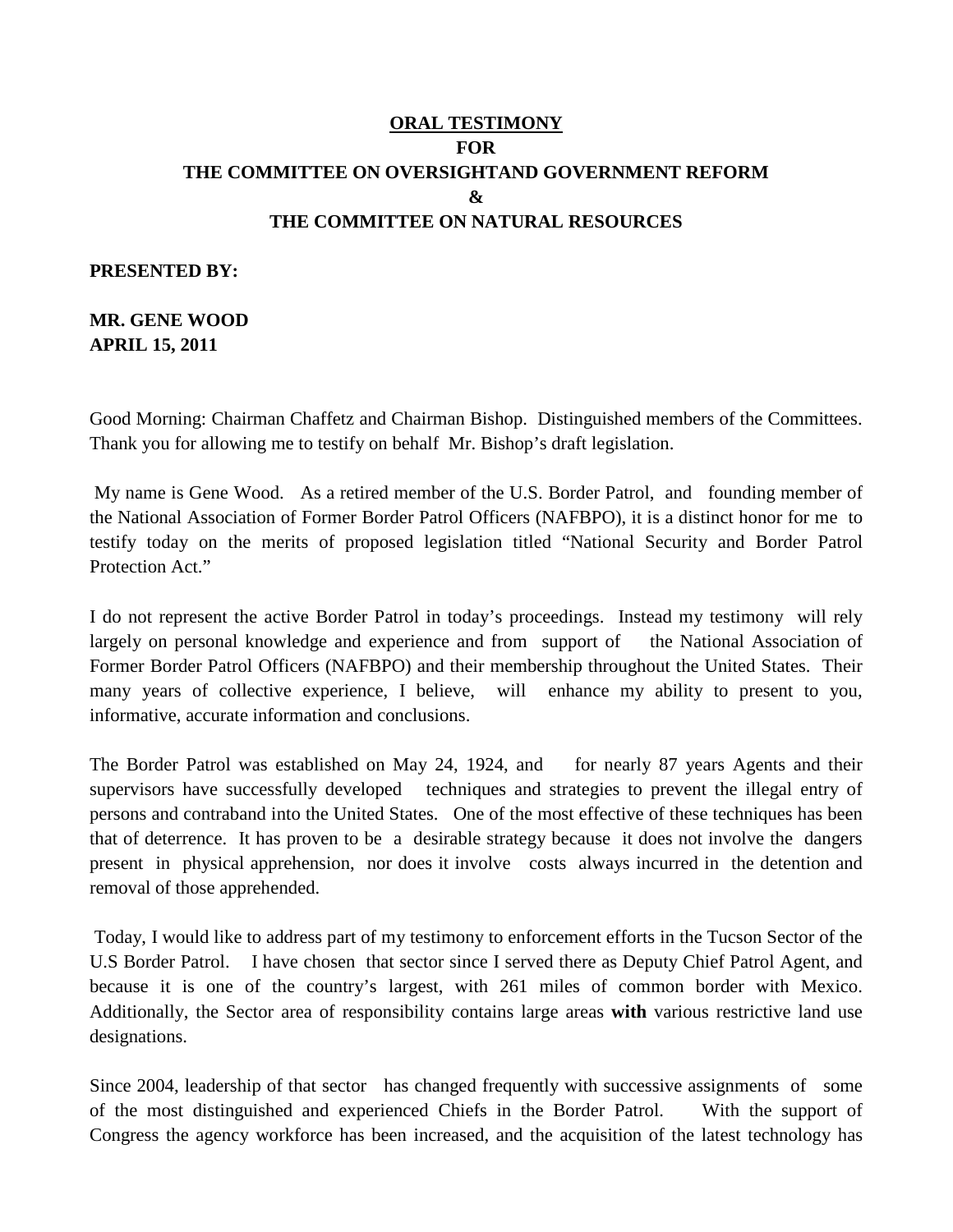been made possible. There have also been experiments made by the intermittent assignment of National Guard troops.

I believe, as does the National Association of Former Border Patrol Officers, that the difficulties encountered by the Border Patrol to gain operational control are not the result of poor management or lack of resources. It is simply an issue of denied access. Unfortunately, our Country's willingness to accept these unwise restrictions **has been aggravated** in recent years by the unrelenting pressure of drug cartels and other international criminal enterprises.

That brings us to one of the most difficult questions facing present border patrol supervisors and agents assigned to the various sectors along our border. That question is: How do we protect our National Security **successfully** in these highly restricted areas? The time proven and effective techniques gained through years of experience are severely limited , or at times completely eliminated **because of these self-imposed restrictions**. Expensive technologies cannot be efficiently implemented, and manpower assets become more difficult to utilize **successfully.**

It is for these reasons that the leadership of the National Association of Former Border Patrol Officers enthusiastically endorses the decisive remedies proposed by Congressman Bishop. This includes the 100 mile limits and waiver of all of the restrictions listed in that legislation. We believe it has a high probability of success, and is an absolute necessary first step to **achieve** the goal of operational control. We also believe that approval of this proposed legislation will help convince the American public that Congress is now seriously seeking remedies to improve national security and the public safety of our citizens. They also make perfect sense.

Proponents of wilderness designations claim that exceptions to the exclusionary provisions of that law can be negotiated. They are correct. As an example, after two years of consultations, meetings between various federal agencies, field hearings, and border tours, **the following was achieved:** a five mile wide strip was to be allowed. This was to be the sole access for enforcement along a 25 mile portion of the Mexican border in New Mexico on the southern end of a 359,600 acre wilderness area as was proposed in S.1689.

It is actions such as this that **legitimize** the passage of legislation we are discussing today.

For clarity, I believe it is important to describe, in a condensed form, provisions of the Wilderness Act of 1964 as defined in P.L. 88-577 (16U.S.C. 1131 – 1136). Specifically, that law **prohibits** temporary roads, use of motor vehicles, motorized equipment or motor boats. No landing of aircraft, or other forms of mechanical transport, and no structure or installation within any area designated as Wilderness. Clearly, this is a direct contradiction to Section 102 of the illegal Immigration Reform and Immigrant Responsibility Act of 1996 (8 U.S.C. 1103) which directs that the Department of Homeland Security maintain operational control of the borders of the United States.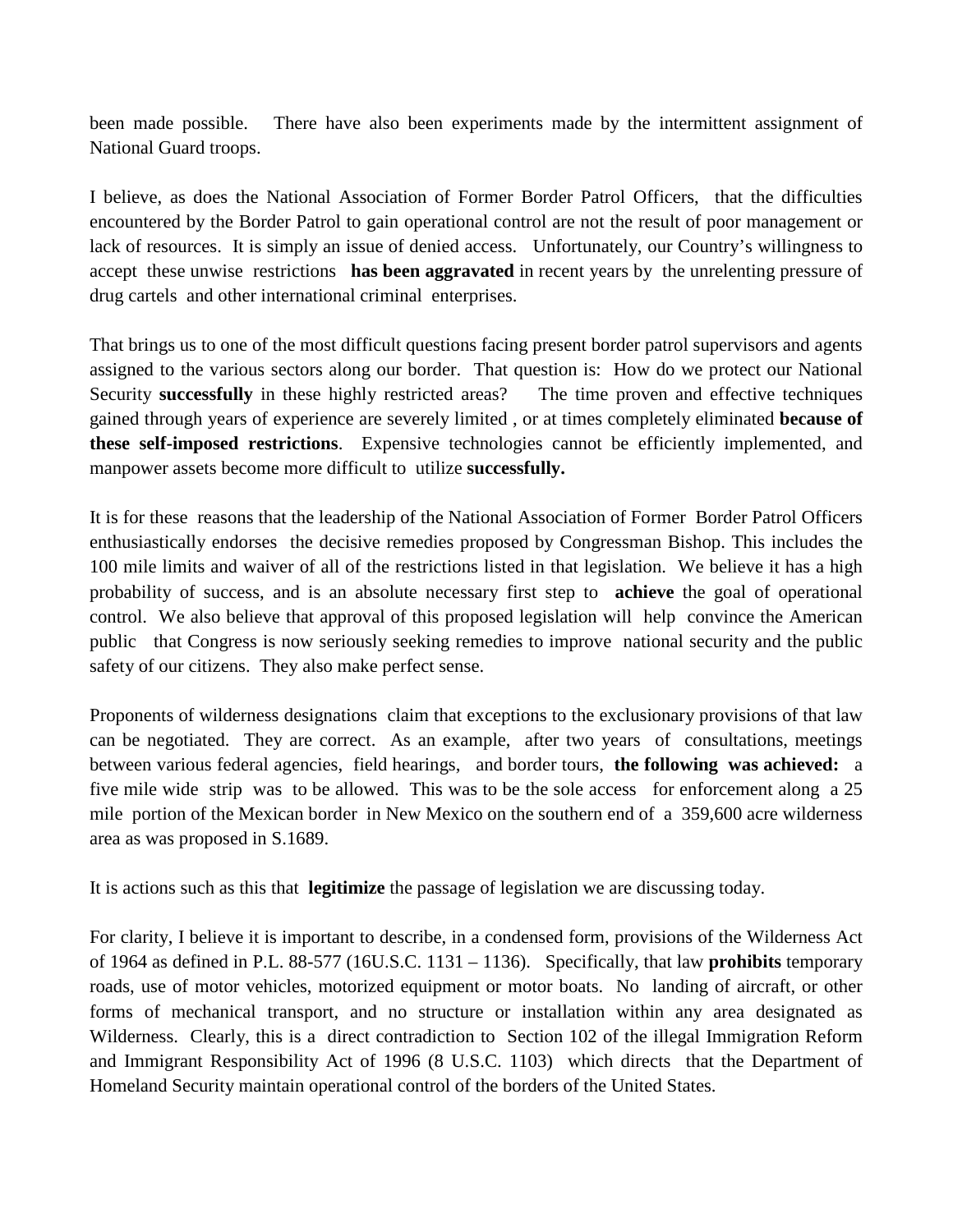Proponents often refer to a Memorandum of Understanding (MOU) between agencies dated in March 2006 to help justify wilderness designations. They represent it to be the mechanism to resolve all of the conflicts between Agencies. Nothing could be further from the truth. To give those on the committee a real world perspective of what effect this MOU has had on the Agencies involved, I have attached to this testimony a **written** communication by the Regional Director of the U.S. Department of the Interior, Fish and Wildlife Service to the Chief Patrol Agent of the Tucson, Arizona Border Patrol Sector. This documents relates to Border Patrol access for enforcement purposes into the San Bernardino National Wildlife Refuge in Cochise County, Arizona. Even a casual reading of this letter clearly demonstrates a demanding, confrontational, and threatening attitude toward CBP enforcement operations. I hope Committees will agree that environmental considerations should never be allowed to **supersede** legitimate efforts to secure our borders and protect the safety of all citizens.

It has not gone **unnoticed** to those of us who have studied this document that it contains nine pages of single spaced script**. In contrast** the federal statute that allows Border Patrol unrestricted entry within a distance of 25 miles from any external boundary and to have access to private lands but not dwellings for the purpose of patrolling the border to prevent the illegal entry of aliens into the United States contains only four lines of paragraph (a)(3) of Section Sec., 287 of the INA. (8U.S.C. 1357)

Proponents of wilderness consistently maintain that Border Patrol Agents "have been interviewed, and are satisfied with the restrictions imposed by those designations". To help determine the validity of these claims, on August 7, 2010, NAFBPO made a FOIA request to CBP seeking among other things, copies of records pertaining to communications or meetings between the Department of Homeland Security, the Department of the Interior, and any members of the US. Congress to include staffers from January 20, 2009 to present relating to Senate Bill 1689 and Wilderness land proposals within the state of New Mexico since January 20 2009. On February 23, 2010 our organization was advised by CBP that our request had produced approximately 570 pages of pertinent information. I regret to advise you that although all 570 pages were paid for pursuant to their requirements, subsequent requests from us have been ignored, and now, more than seven months later, only 77 heavily redacted pages have been released to us.

I have personally reviewed all the pages thus far furnished by CBP, and even with the very limited response there was some useful information. (1) There is no evidence in any of the documents that any Border Patrol field Agent was ever interviewed by congressional staff as claimed. (2) There was evidence however, that Senior members of the Border Patrol at the Sector level did fully inform Congressional staffers and others of the restrictions encountered in every Wilderness designation. There may be additional information in the documents that CBP have thus far refused to release.

 Within days following the March 10, 2010 murder of rancher Robert Krantz , the New Mexico Congressional delegation requested the Secretary of Homeland Security to establish forward operating bases (FOB) in the area described as the **Bootheel of** New Mexico. The purpose of